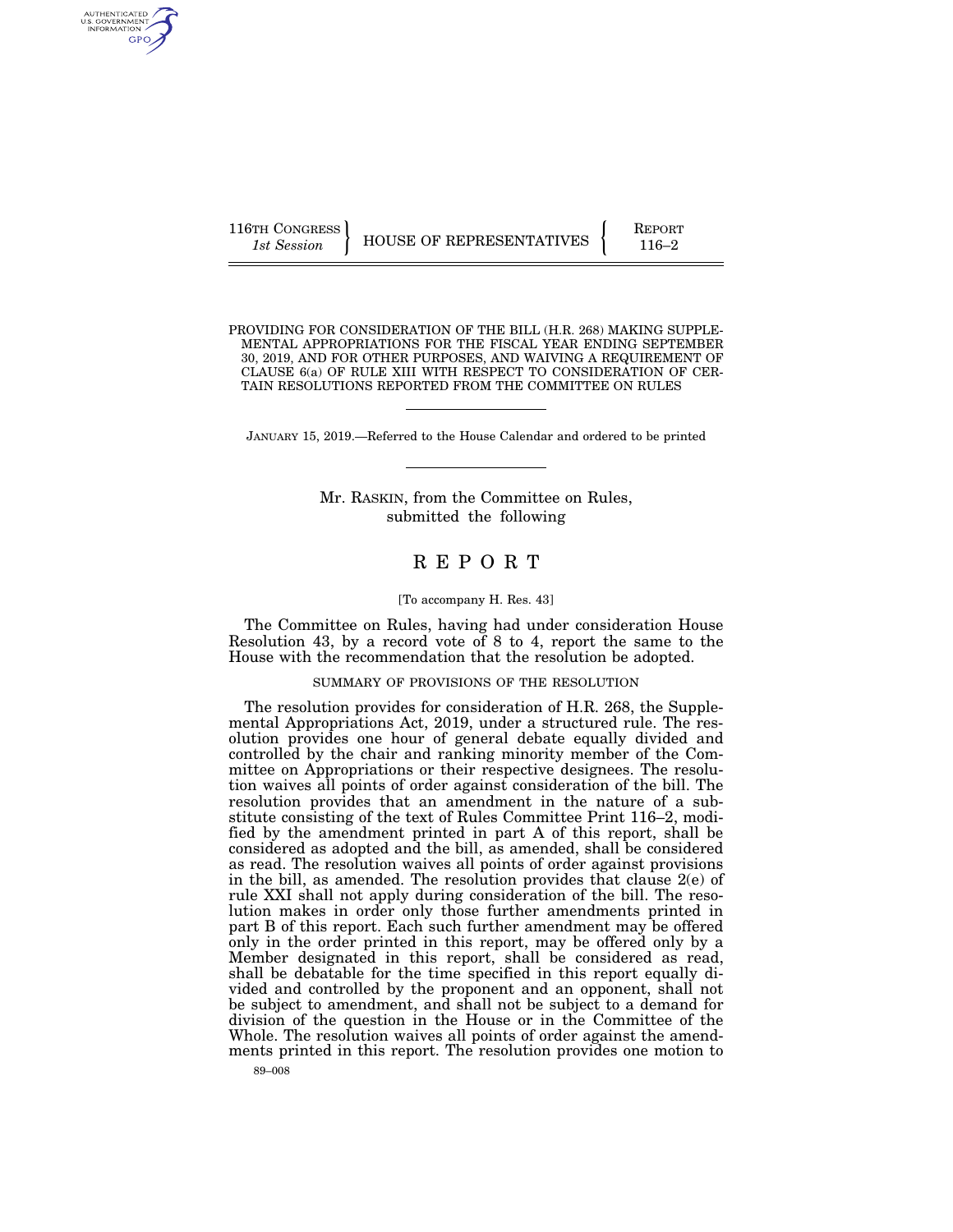recommit with or without instructions. The resolution waives clause 6(a) of rule XIII (requiring a two-thirds vote to consider a rule on the same day it is reported from the Rules Committee) with respect to resolutions reported from the Rules Committee through the legislative day of January 23, 2019, making or continuing appropriations for the fiscal year ending September 30, 2019.

### EXPLANATION OF WAIVERS

The waiver of all points of order against consideration of H.R. 268 includes waivers of the following:

• Clause  $12(a)(1)$  of rule XXI, which prohibits consideration of a bill unless there is a searchable electronic comparative

print that shows how the bill proposes to change current law.<br>• Section  $302(f)(1)$  of the Congressional Budget Act, which prohibits consideration of legislation providing new budget authority in excess of a 302(b) allocation of such authority.

Although the resolution waives all points of order against provisions in the bill, as amended, the Committee is not aware of any points of order. The waiver is prophylactic in nature.

Although the resolution waives all points of order against the amendments printed in part B of this report, the Committee is not aware of any points of order. The waiver is prophylactic in nature.

### COMMITTEE VOTES

The results of each record vote on an amendment or motion to report, together with the names of those voting for and against, are printed below:

#### *Rules Committee record vote No. 4*

Motion by Mr. Cole to strike the provision that would self-execute amendment #45, offered by Rep. Lowey (NY). The Lowey amendment would fund the Federal government through February 8, 2019. Defeated 4–8

| <b>Maiority Members</b> |     | <b>Minority Members</b> |     |
|-------------------------|-----|-------------------------|-----|
|                         | Nav |                         | Yea |
|                         | Nav |                         | Yea |
|                         |     |                         | Yea |
|                         | Nav |                         | Yea |
|                         | Nay |                         |     |
|                         | Nav |                         |     |
|                         | Nav |                         |     |
|                         | Nav |                         |     |
|                         | Nav |                         |     |
|                         |     |                         |     |

### *Rules Committee record vote No. 5*

Motion by Mr. Burgess to make in order and provide the appropriate waivers for amendment #46 to H.R. 268, offered by Mr. Mullin (OK), which would fund the Indian Health Service for FY19. Defeated 4–8

| <b>Maiority Members</b> | /ote                     | <b>Minority Members</b> | Vote                     |
|-------------------------|--------------------------|-------------------------|--------------------------|
|                         | Nav<br>Nav<br>Nay<br>Nav |                         | Yea<br>Yea<br>Yea<br>Yea |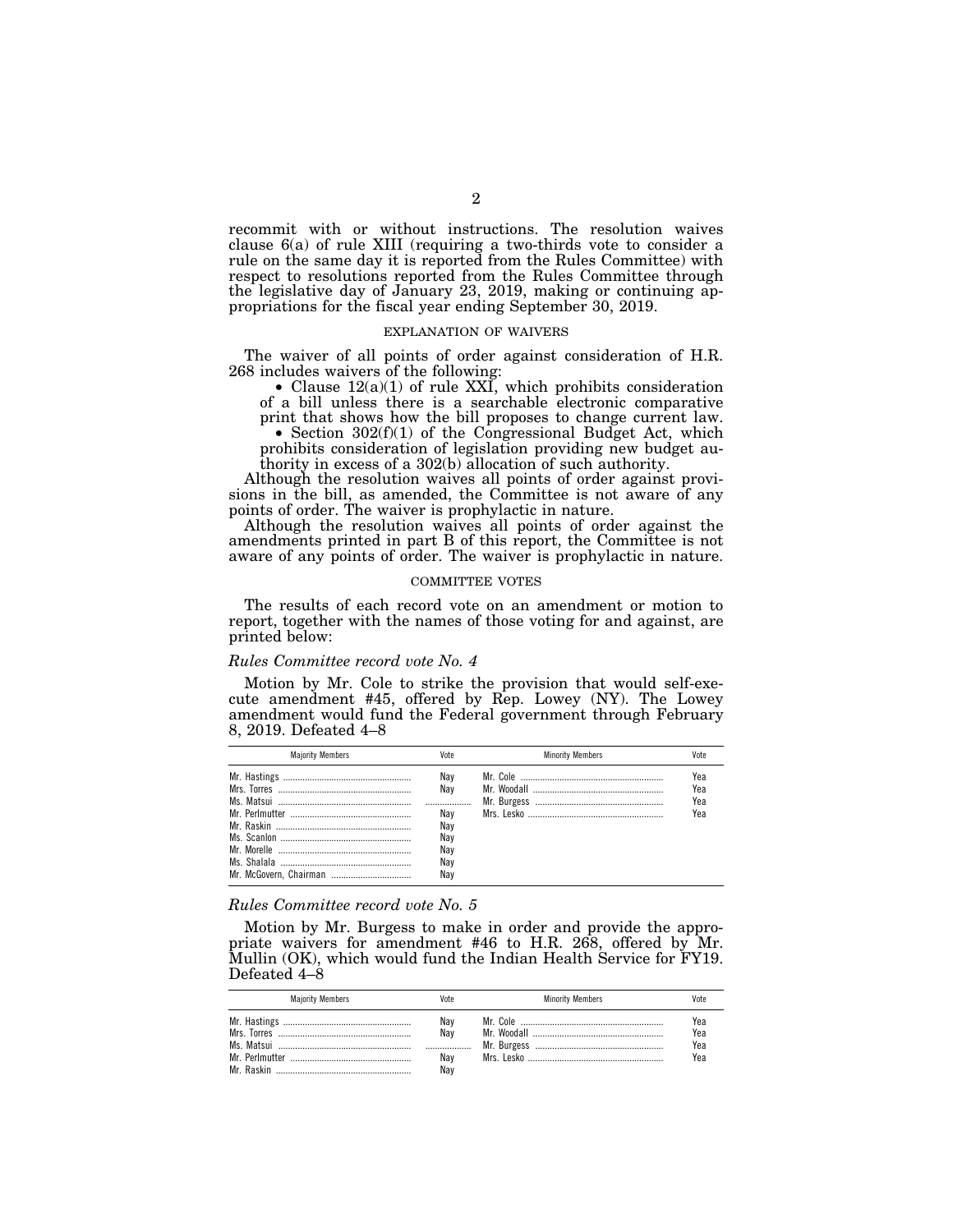| <b>Majority Members</b> | Vote                     | <b>Minority Members</b> | Vote |
|-------------------------|--------------------------|-------------------------|------|
|                         | Nay<br>Nay<br>Nay<br>Nav |                         |      |

### *Rules Committee record vote No. 6*

Motion by Mrs. Lesko to make in order and provide the appropriate waivers for amendment #47 to H.R. 268, offered by Mr. Grothman (WI), which would increase funding for the Department of Homeland Security, U.S. Customs and Border Protection-Procurement, Construction, and Improvements account by \$5,700,000,000. This amendment would also state that none of the funds made available by this bill could be restricted from constructing any new border barrier, including walls or fences, along the border between the United States and Mexico. Defeated 4–8

| <b>Maiority Members</b> | Vote                                   | <b>Minority Members</b> | Vote                     |
|-------------------------|----------------------------------------|-------------------------|--------------------------|
|                         | Nav<br>Nav<br>Nav<br>Nav<br>Nay<br>Nav |                         | Yea<br>Yea<br>Yea<br>Yea |
|                         | Nay<br>Nav                             |                         |                          |

# *Rules Committee record vote No. 7*

Motion by Mr. Hastings to report the rule. Adopted: 8–4

| <b>Maiority Members</b> | Vote                            | <b>Minority Members</b> |                          |
|-------------------------|---------------------------------|-------------------------|--------------------------|
|                         | Yea<br>Yea<br>Yea<br>Yea<br>Yea |                         | Nay<br>Nav<br>Nay<br>Nav |
|                         | Yea<br>Yea<br>Yea               |                         |                          |

SUMMARY OF THE AMENDMENT IN PART A CONSIDERED AS ADOPTED

1. Lowey (NY): Funds the Federal government through February 8, 2019.

### SUMMARY OF THE AMENDMENTS IN PART B MADE IN ORDER

1. Bishop, Sanford (GA), Scott, Austin (GA), Aderholt (AL), Dunn (FL), Harder (CA), Lawson (FL), Rice (SC), Roby (AL), Rouzer (NC), Scott, David (GA), Sewell (AL), Soto (FL), Wilson, Joe (SC), Yoho (FL): Increases emergency assistance funding to agricultural producers who suffered losses from hurricanes, wildfires and other agricultural related losses in 2018. (10 minutes)

2. McGovern (MA), Velázquez (NY), Hastings, Alcee (FL), Torres (CA), Jayapal (WA), Pocan (WI), Escobar (TX): States that none of the funds in this bill for the Army Corps of Engineers or Depart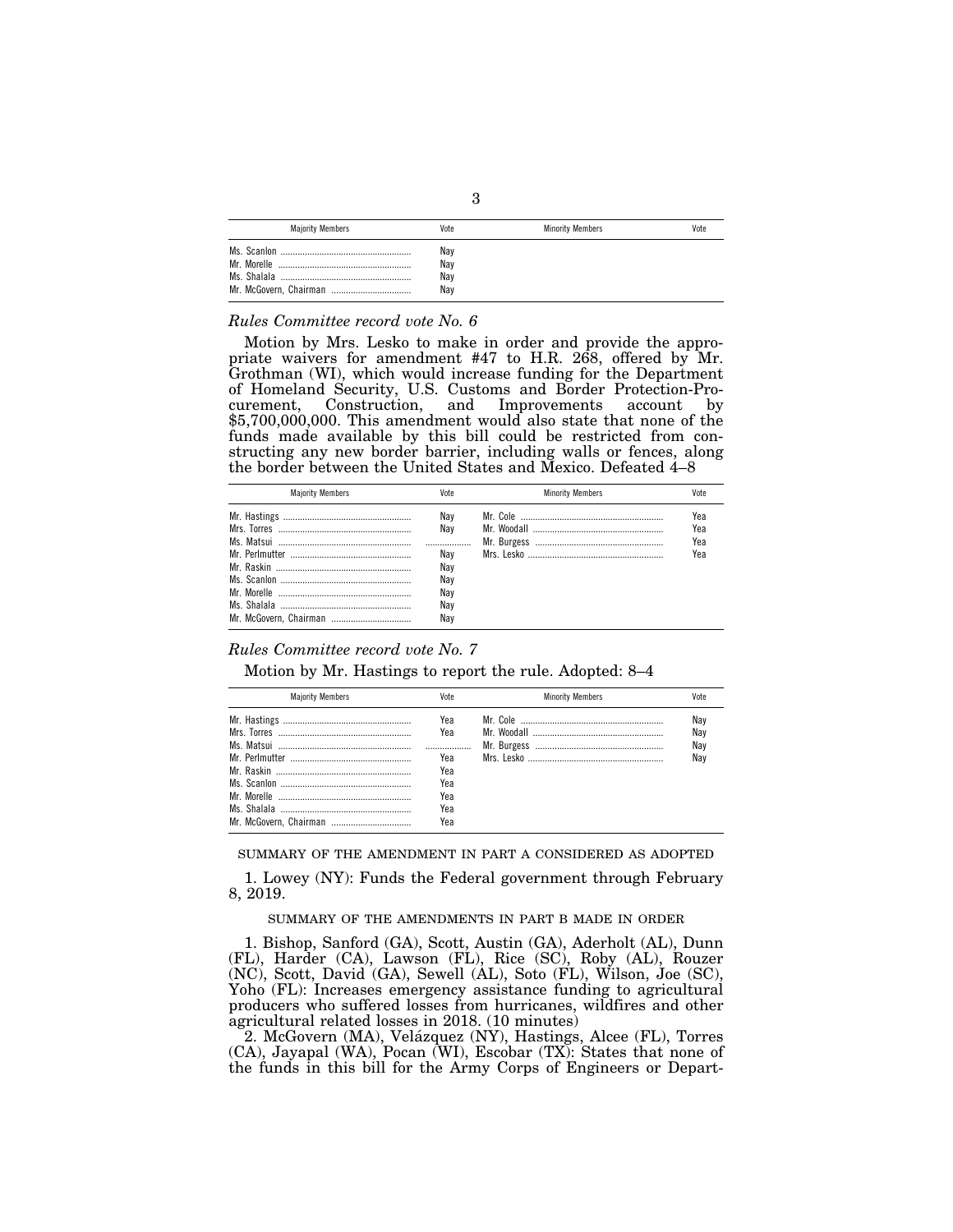ment of Homeland Security may be used to plan, develop, or construct the border wall. (10 minutes)

3. Rice (SC): Remove the prohibition on the Secretary of the Department of Housing and Urban Development's ability to waive requirements related to the environment. (10 minutes)

4. Velázquez (NY): Provides \$5 million to conduct an independent study, including a survey of participants, on the impact of the additional benefits provided through disaster nutrition assistance on the food insecurity, health status, and well-being of program participants (10 minutes)

5. Velázquez (NY): Provides \$25 million for Caño Martín Peña channel ecosystem restoration. (10 minutes)

6. Stewart (UT): Provides increased funding for hazardous fuels management activities to increase the resiliency of federal forests, to protect against catastrophic wildfires and reduce the amount of damage caused by such fires. (10 minutes)

7. Thompson, Mike (CA): Clarifies that winegrape growers whose crops were tainted by smoke from a 2018 wildfire are eligible for assistance under this Act, even if the damage is discovered after the grapes have been removed from the vine. (10 minutes)

8. Thompson, Mike (CA), Torres (CA): Increases funding by \$50 million for the Community Development Fund to help address unmet infrastructure needs for grantees that received allocations for disasters that occurred in 2017. (10 minutes)

9. Graves, Garret (LA), Richmond (LA), Rouzer (NC): Extend eligibility to Army Corps of Engineers and FEMA projects, but ensures they do not receive funding in excess of the amount at which they are authorized. (10 minutes)

10. Richmond (LA), Graves, Garret (LA), Rouzer (NC): Amends section to clarify that the process for addressing duplication of benefits should be handled in accordance with current law. (10 minutes)

11. Westerman (AR), Panetta (CA): Increases the funding for USFS State and Private Forestry account, with the goals of helping state and private forest managers recover from the catastrophic fires of 2018 and helping these land managers prepare for the next fire season. (10 minutes)

12. Jayapal (WA): Restricts DHS funding from being used for the construction or expansion of immigration detention facilities. (10 minutes)

13. Sablan (MP): Increases the funding for the Northern Marianas Medicaid program by \$16 million to help the islands in recovery from Typhoon Mangkhut and Super Typhoon Yutu. (10 minutes)

14. Sablan (MP): Increases funding for the Marianas food stamps block grant by \$15,000,000 to cover the cost of households, not previously eligible for aid, who remain in need of assistance because of continuing income loss after Typhoon Mangkhut and Super Typhoon Yutu. Out of total population of 53,883, the Food and Nutrition Service reports 40,377 people qualified for disaster nutrition benefits. (10 minutes)

15. Radewagen (AS): Increases the amount of nutritional assistance appropriated in Sec. 101 by \$5,000,000. (10 minutes)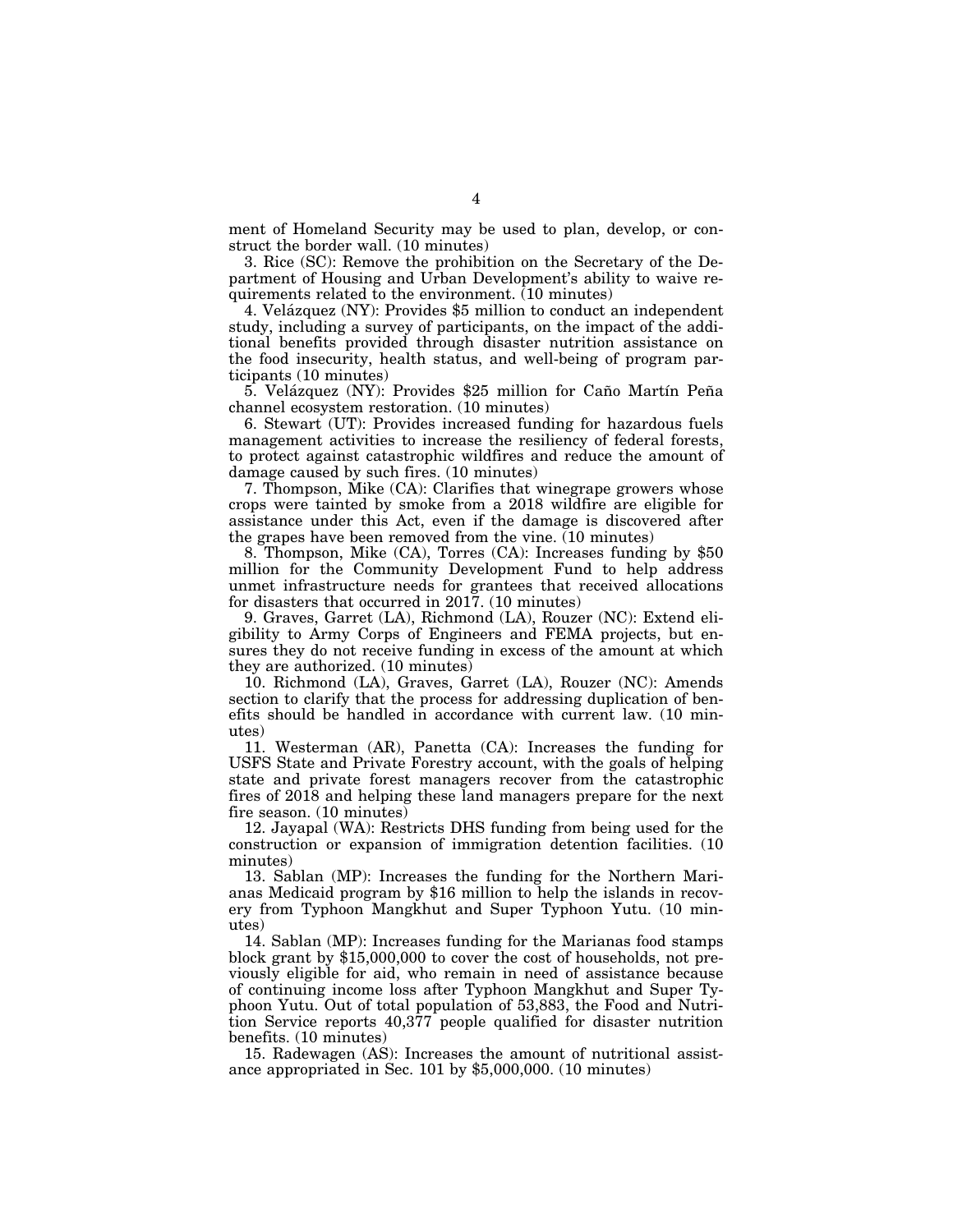PART A—TEXT OF AMENDMENT CONSIDERED AS ADOPTED

At the end of the bill (before the short title), insert the following:

### TITLE XII—FURTHER CONTINUING APPROPRIATIONS

SEC. 1201. The Continuing Appropriations Act, 2019 (division C of Public Law 115–245) is further amended by striking the date specified in section 105(3) and inserting "February 8, 2019".

### PART B—TEXT OF AMENDMENTS MADE IN ORDER

## 1. AN AMENDMENT TO BE OFFERED BY REPRESENTATIVE BISHOP JR. OF GEORGIA OR HIS DESIGNEE, DEBATABLE FOR 10 MINUTES

Page 1, line 13, after the dollar amount, insert "(increased by \$1,900,000,000)".

2. AN AMENDMENT TO BE OFFERED BY REPRESENTATIVE MCGOVERN OF MASSACHUSETTS OR HIS DESIGNEE, DEBATABLE FOR 10 MINUTES

At the end of the bill (before the short title), insert the following:<br>SEC. \_\_\_\_\_\_\_. None of the funds appropriated or otherwise made SEC. Such a None of the funds appropriated or otherwise made available by this Act for the Army Corps of Engineers or Department of Homeland Security may be obligated or expended to plan, develop, or construct a new physical barrier along the Southwest border.

3. AN AMENDMENT TO BE OFFERED BY REPRESENTATIVE RICE OF SOUTH CAROLINA OR HIS DESIGNEE, DEBATABLE FOR 10 MINUTES

Page 59, line 17, strike "labor standards, and the environment" and insert ''and labor standards''.

4. AN AMENDMENT TO BE OFFERED BY REPRESENTATIVE VELÁZQUEZ OF NEW YORK OR HER DESIGNEE, DEBATABLE FOR 10 MINUTES

Page 5, line 23, insert "(increased by \$5,000,000)" after the dollar amount.

5. AN AMENDMENT TO BE OFFERED BY REPRESENTATIVE VELÁZQUEZ OF NEW YORK OR HER DESIGNEE, DEBATABLE FOR 10 MINUTES

Page 16, line 3, after the dollar amount, insert "(increased by  $$25,000,000$ ".

Page 17, line 5, after the colon, insert:

*Provided further*, That of this amount \$25,000,000 shall be used for Corps of Engineers ecosystem restoration projects.

6. AN AMENDMENT TO BE OFFERED BY REPRESENTATIVE STEWART OF UTAH OR HIS DESIGNEE, DEBATABLE FOR 10 MINUTES

Page 35, beginning line 5, strike "\$63,960,000, to remain available until expended: *Provided*," and insert "\$84,960,000, to remain available until expended: *Provided*, that of this amount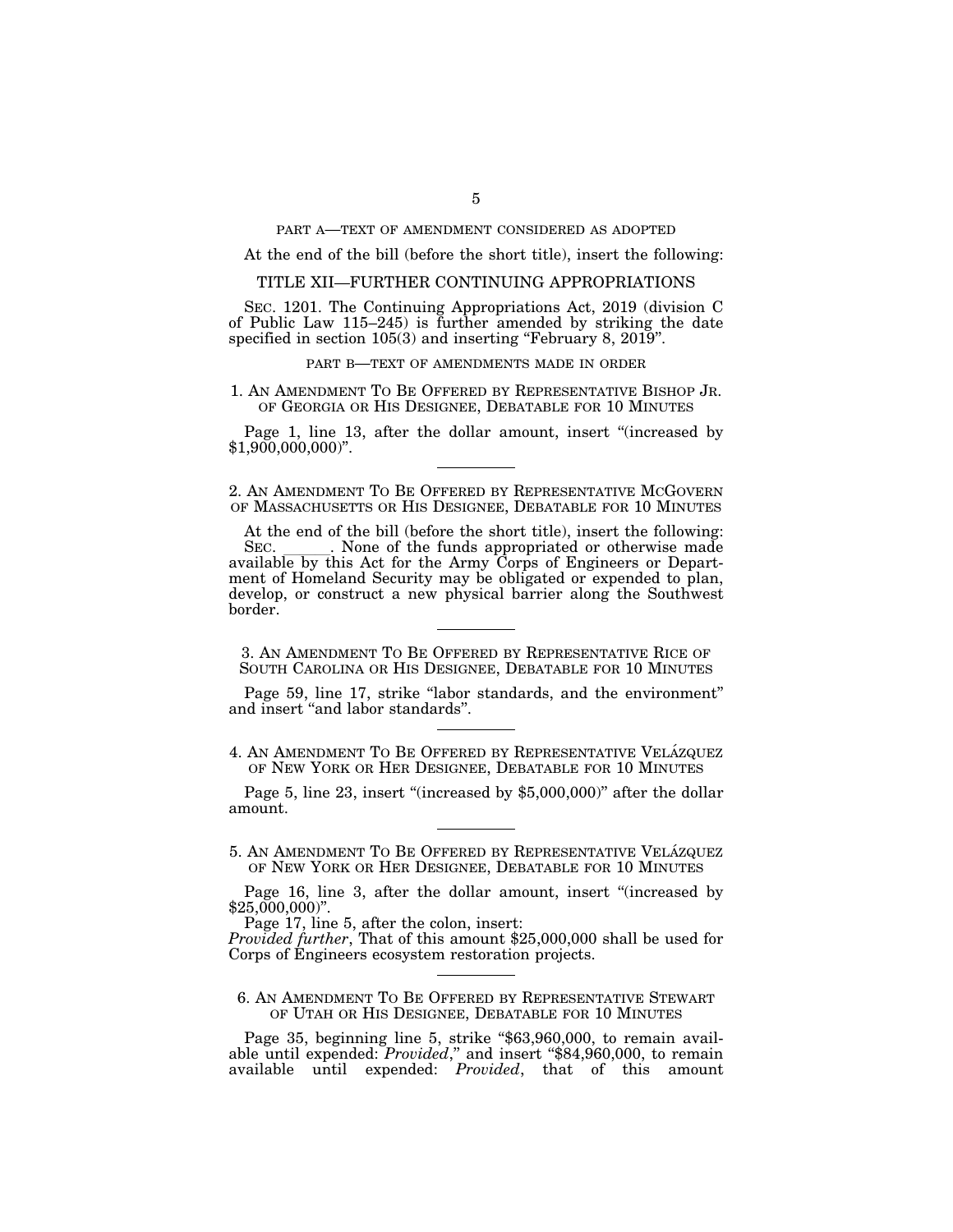\$21,000,000 shall be used for hazardous fuels management activities: *Provided further*,''.

# 7. AN AMENDMENT TO BE OFFERED BY REPRESENTATIVE THOMPSON OF CALIFORNIA OR HIS DESIGNEE, DEBATABLE FOR 10 MINUTES

Page 1, line 15, insert "and harvested adulterated wine grapes" after ''milk''.

8. AN AMENDMENT TO BE OFFERED BY REPRESENTATIVE THOMPSON OF CALIFORNIA OR HIS DESIGNEE, DEBATABLE FOR 10 MINUTES

Page 54, line 18, after the dollar amount insert "(increased by  $$50,000,000$ ".

Page 55, strike line 9 and all that follows through "up to" in line 12.

Page 55, line 12, after the dollar amount insert "(increased by \$50,000,000)''.

## 9. AN AMENDMENT TO BE OFFERED BY REPRESENTATIVE GRAVES OF LOUISIANA OR HIS DESIGNEE, DEBATABLE FOR 10 MINUTES

Page 58, line 10, strike "That such" and all that follows through "of Engineers:" on line 13 and insert "That such funds may not be used for activities reimbursed by, or for which funds have been made available by, the Federal Emergency Management Agency or the Army Corps of Engineers, in excess of the authorized amount of the project or its components:''.

10. AN AMENDMENT TO BE OFFERED BY REPRESENTATIVE RICH-MOND OF LOUISIANA OR HIS DESIGNEE, DEBATABLE FOR 10 MIN-**UTES** 

Page 57, line 13, strike "and any grantee" and all that follows through line 19 and insert the following: ''shall act in accordance with section 1210 of Public Law 115-254 (132 Stat. 3442) and section 312 of the Robert T. Stafford Disaster Relief and Emergency Assistance Act (42 U.S.C. 5155):''.

11. AN AMENDMENT TO BE OFFERED BY REPRESENTATIVE WESTERMAN OF ARKANSAS OR HIS DESIGNEE, DEBATABLE FOR 10 MINUTES

Page 34, line 20, after the dollar amount, insert "(increased by \$10,000,000)".

12. AN AMENDMENT TO BE OFFERED BY REPRESENTATIVE JAYAPAL OF WASHINGTON OR HER DESIGNEE, DEBATABLE FOR 10 MINUTES

At the end of the bill (before the short title), insert the following: SEC. Such a None of the funds made available by this Act for the Department of Homeland Security may be used for the construction or expansion of immigration detention facilities.